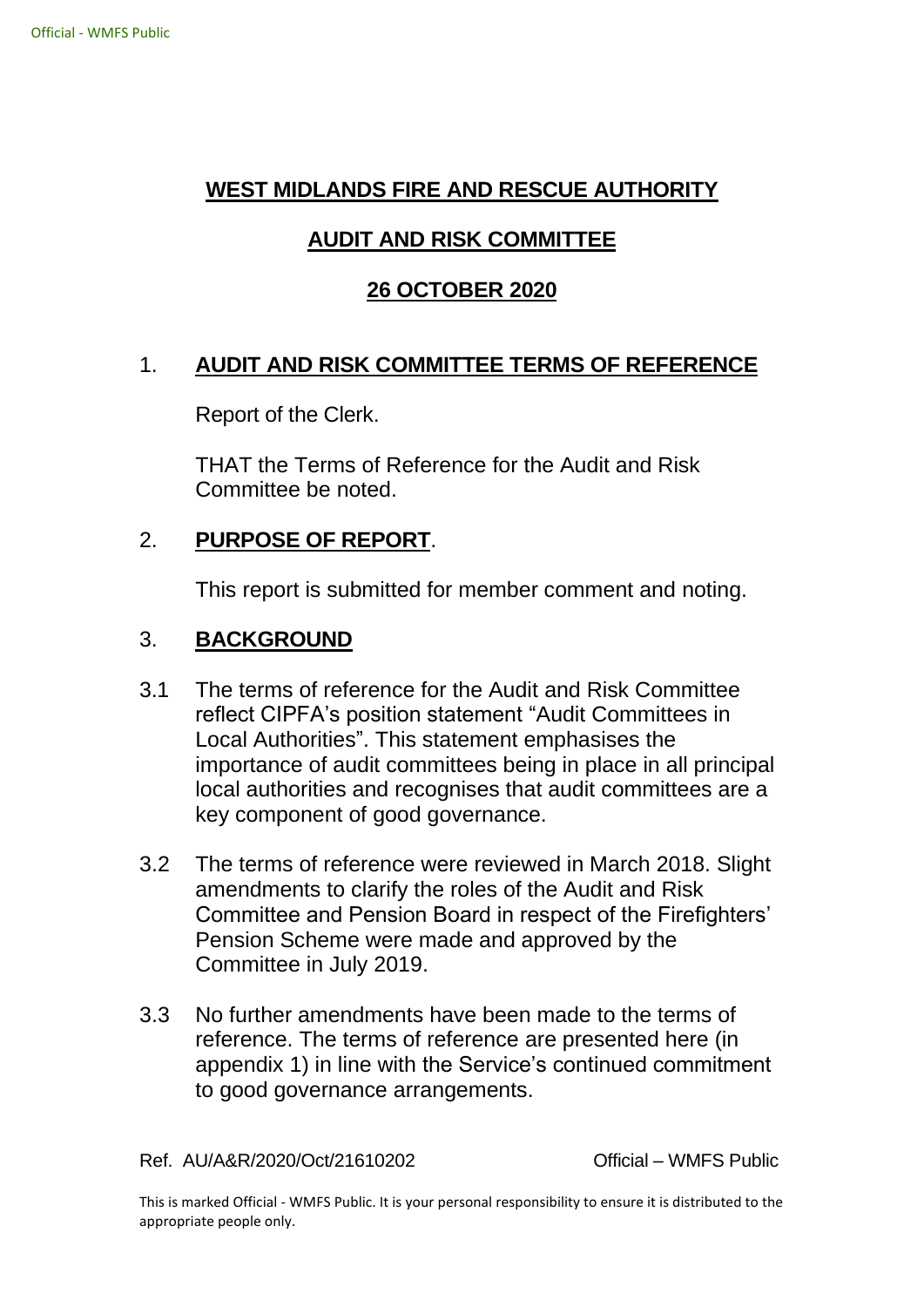### 4. **EQUALITY IMPACT ASSESSMENT**

In preparing this report an initial Equality Impact Assessment is not required and has not been carried out. The matters contained in this report will not lead to and/or do not relate to a policy change.

## 5. **LEGAL IMPLICATIONS**

The Fire Authority is not obliged by law to appoint an Audit and Risk Committee, but this course of action has been taken in line with guidance from CIPFA.

#### 6. **FINANCIAL IMPLICATIONS**

There are no financial implications arising as a result of the content of this report.

### **BACKGROUND PAPERS**

The Constitution of the West Midlands Fire and Rescue Authority.

WMFS Audit and Risk Committee Terms of Reference (submitted at the Audit and Risk Committee meeting held on 29 July 2019) and respective minutes.

The contact name for this report is Karen Gowreesunker, Clerk to the Authority, Strategic Enabler – Strategic Hub, telephone number 07973 810338.

Karen Gowreesunker Clerk to the Authority

Ref. AU/A&R/2020/Oct/21610202 Official – WMFS Public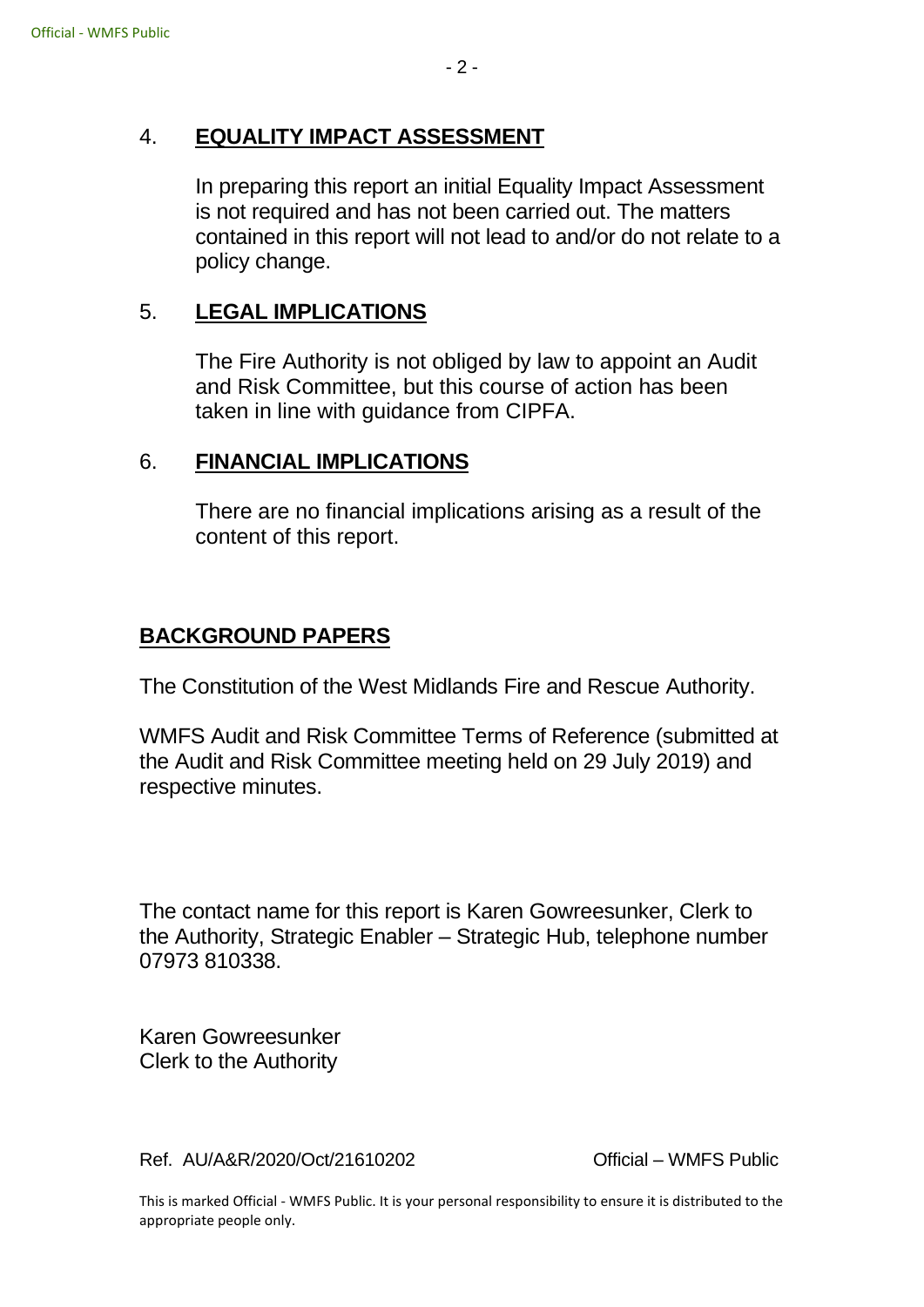## **Audit and Risk Committee – Terms of Reference**

#### **Statement of purpose**

Our Audit and Risk Committee is a key component of the Authority's corporate governance. It provides an independent and high-level focus on the audit, assurance and reporting arrangements that underpin good governance and financial standards.

The purpose of our Audit and Risk Committee is to provide independent assurance to the Members of the adequacy of the risk management framework and the internal control environment. It provides independent review of the governance, risk management and control frameworks and oversees the financial reporting and annual governance processes. It oversees internal audit and external audit, helping to ensure efficient and effective assurance arrangements are in place.

### **Governance, Risk and Control**

To review the Authority's corporate governance arrangements against the good governance framework and consider annual governance reports and assurances.

To review the annual governance statement prior to approval and consider whether it properly reflects the risk environment and supporting assurances, taking into account internal audit's opinion on the overall adequacy and effectiveness of the Authority's framework of governance, risk management and control.

To consider the Authority's arrangements to secure value for money and review assurances and assessments on the effectiveness of these arrangements.

To consider the Authority's framework of assurance and ensure that it adequately addresses the risks and priorities of the Authority.

Ref. AU/A&R/2020/Oct/21610202 Official – WMFS Public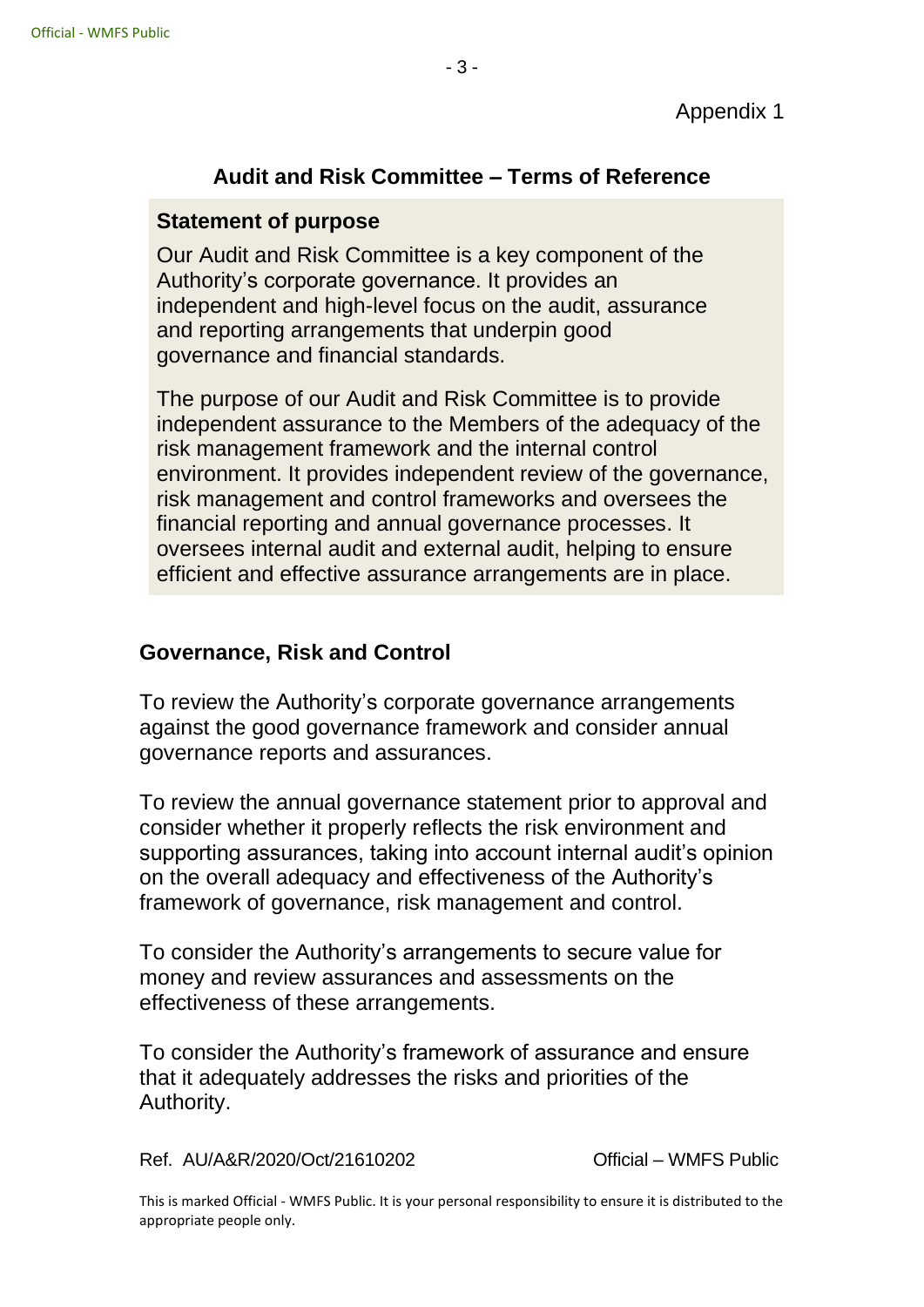To monitor the effective development and operation of risk management in the Authority.

To monitor progress in addressing risk-related issues reported to the Committee.

To consider reports on the effectiveness of internal controls and monitor the implementation of agreed actions.

To review the assessment of fraud risks and potential harm to the Authority from fraud and corruption.

To monitor the counter-fraud strategy, actions and resources.

To review the governance and assurance arrangements for significant partnerships or collaborations.

## **Internal Audit**

To approve the internal audit charter.

To review proposals made in relation to the appointment of external providers of internal audit services and to make recommendations.

To approve risk based internal audit plan, including internal audit's resource requirements, the approach to using other sources of assurance and any work required to place reliance upon those other sources.

To approve significant interim changes to the risk-based internal audit plan and resource requirements.

To make appropriate enquiries of both management and the head of internal audit to determine if there are any inappropriate scope or resource limitations.

To consider reports from the head of internal audit on internal audit's performance during the year, including the performance of external providers of internal audit services. These will include:

Ref. AU/A&R/2020/Oct/21610202 Official – WMFS Public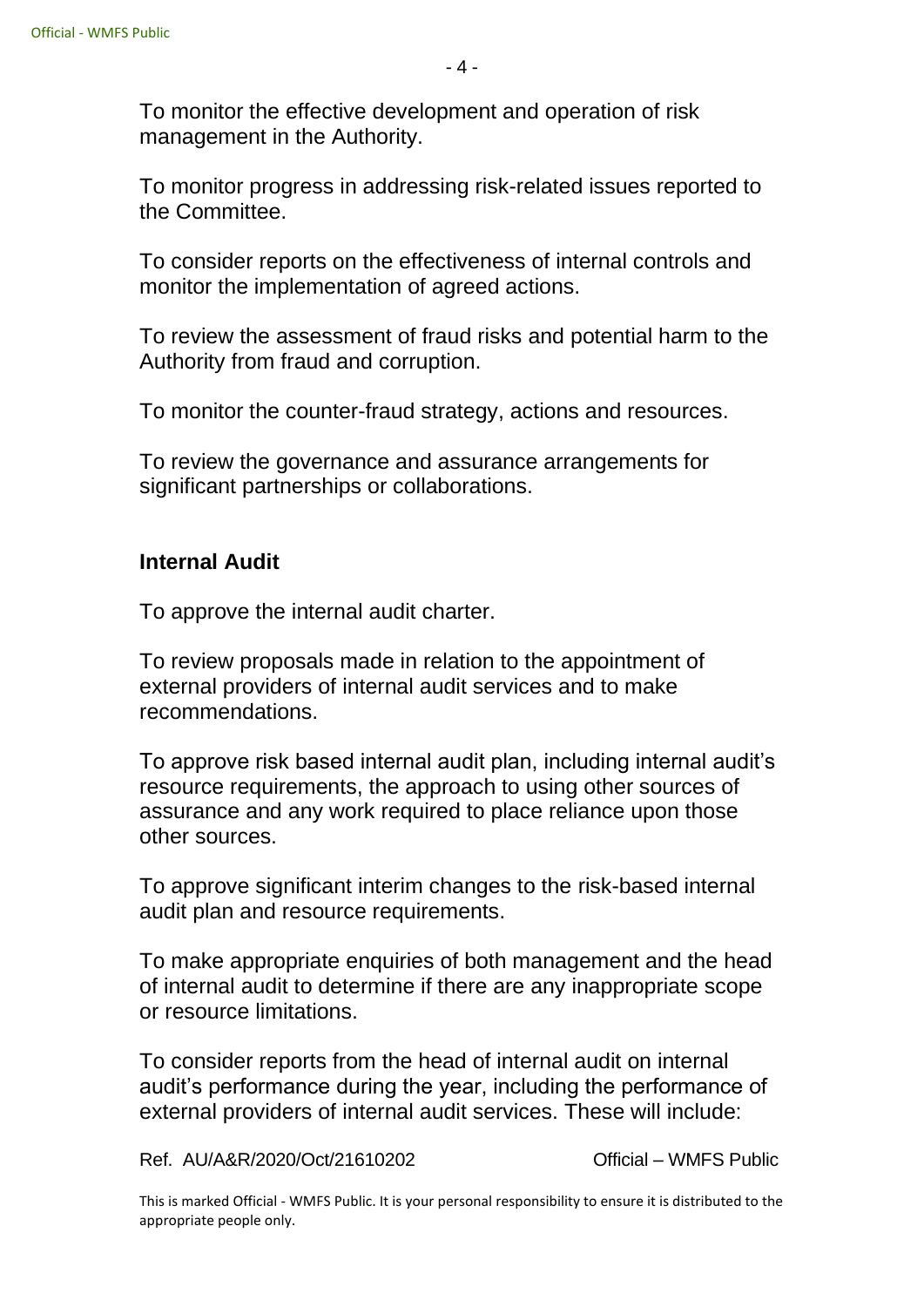- Updates on the work of internal audit including key findings, issues of concern and action in hand as a result of internal audit work;
- Regular reports on the results of the quality assurance and improvement programme;
- Reports on instances where the internal audit function does not conform to the Public Sector Internal Audit Standards and Local Government Application Note, considering whether the non-conformance is significant enough that it must be included in the annual governance statement.

To consider the head of internal audit's annual report:

- The statement of the level of conformance with the Public Sector Internal Audit Standards and Local Government Application Note and the results of the quality assurance and improvement programme that supports the statement - these will indicate the reliability of the conclusions of internal audit.
- The opinion on the overall adequacy and effectiveness of the Authority's framework of governance, risk management and control together with the summary of the work supporting the opinion - these will assist the committee in reviewing the annual governance statement.

To consider summaries of specific internal audit reports as requested.

To receive reports outlining the action taken where the head of internal audit has concluded that management has accepted a level of risk that may be unacceptable to the authority or there are concerns about progress with the implementation of agreed actions.

To contribute to the quality assurance and improvement programme and in particular, to the external quality assessment of internal audit that takes place at least once every five years.

Ref. AU/A&R/2020/Oct/21610202 Official – WMFS Public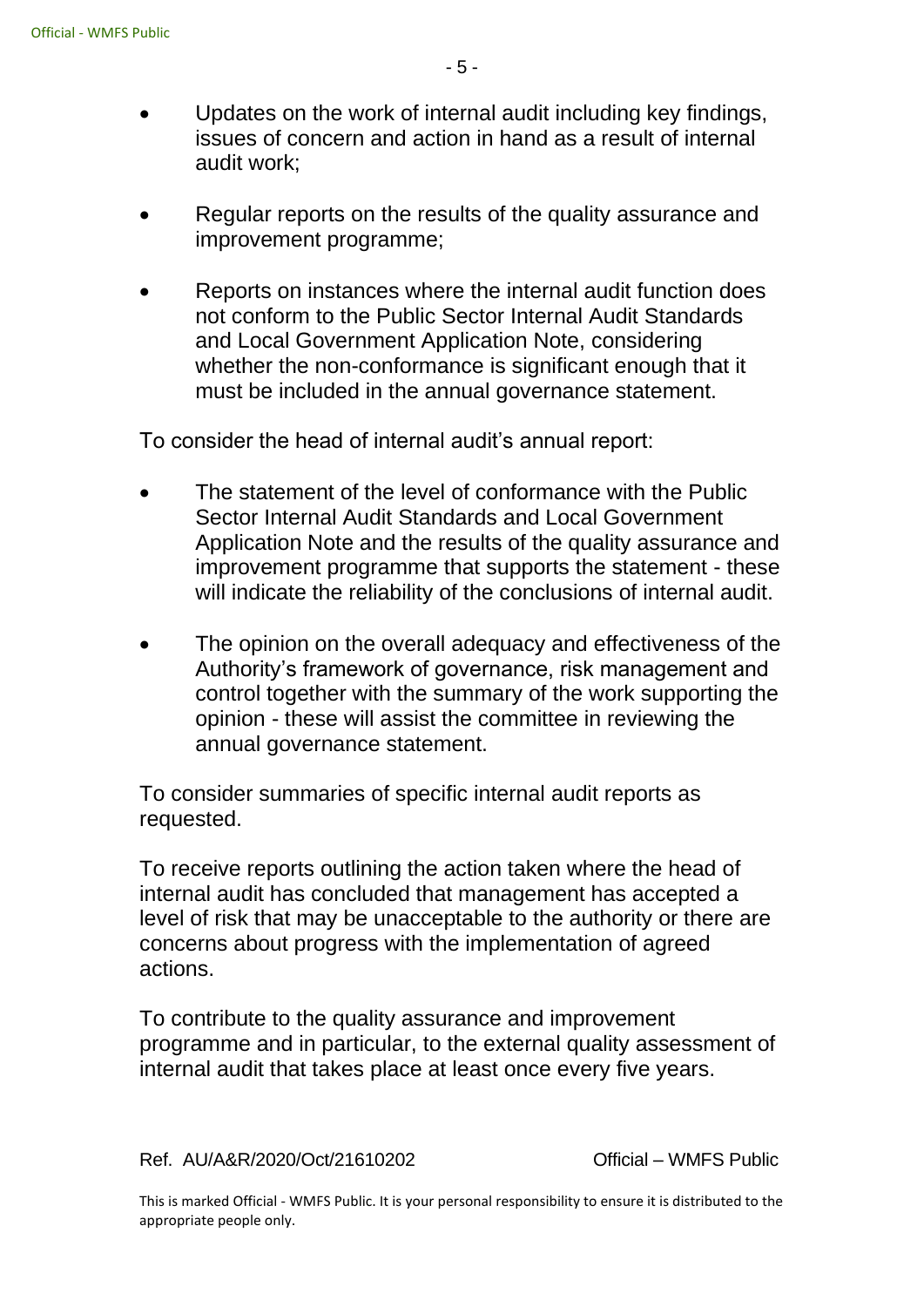To consider a report on the effectiveness of internal audit to support the annual governance statement, where required to do so by the Accounts and Audit Regulations.

To consider any impairments to independence or objectivity arising from additional roles or responsibilities outside of internal auditing of the head of internal audit. To approve and periodically review safeguards to limit such impairments.

To provide free and unfettered access to the audit committee chair for the head of internal audit, including the opportunity for a private meeting with the committee.

### **External Audit (Grant Thornton)**

To consider the external auditor's annual letter, relevant reports, and the report to those charged with governance.

To consider specific reports as agreed with the external auditor.

To comment on the scope and depth of external audit work and to ensure it gives value for money.

To commission work from internal and external audit.

To advise and recommend on the effectiveness of relationships between external and internal audit and other inspection agencies or relevant bodies.

To support the independence of external audit through consideration of the external auditor's annual assessment of its independence and review of any issues raised by PSAA or the authority's auditor panel as appropriate.

### **Financial Reporting**

To review the annual statement of accounts. Specifically, to consider whether appropriate accounting policies have been followed and whether there are concerns arising from the financial statements or from the audit that need to be brought to the attention of the Authority.

Ref. AU/A&R/2020/Oct/21610202 Official – WMFS Public